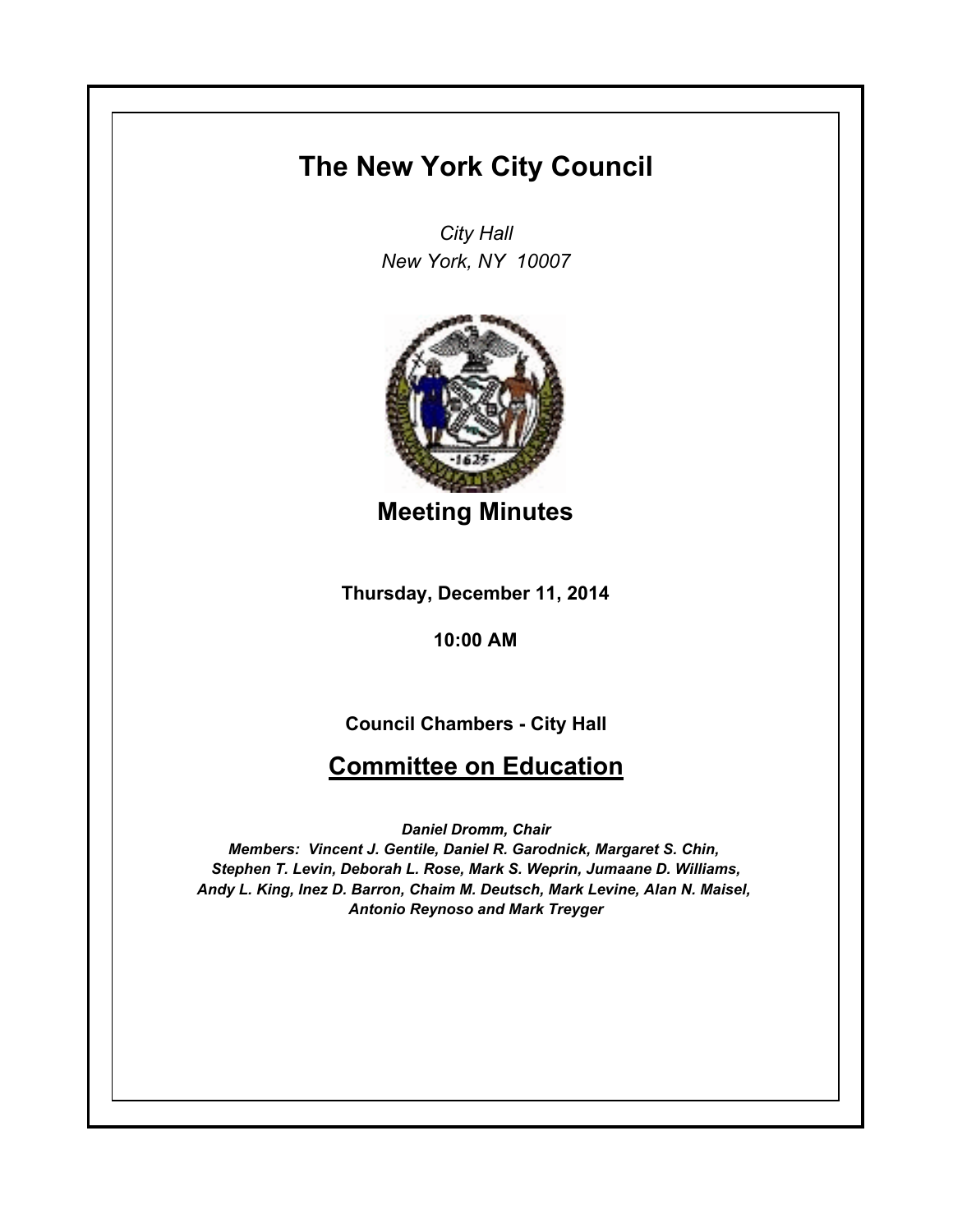| Roll Call     |                                                                                                                                                                                                                                                                                                            |                                                                                                                |  |
|---------------|------------------------------------------------------------------------------------------------------------------------------------------------------------------------------------------------------------------------------------------------------------------------------------------------------------|----------------------------------------------------------------------------------------------------------------|--|
|               | <b>Present:</b>                                                                                                                                                                                                                                                                                            |                                                                                                                |  |
|               | Dromm, Gentile, Garodnick, Chin, Levin, Rose, Weprin, Williams, King, Barron,<br>Deutsch, Levine, Maisel, Reynoso and Treyger                                                                                                                                                                              |                                                                                                                |  |
|               | and Cornegy.                                                                                                                                                                                                                                                                                               | Other Council Members Attending: Lander, Miller, Cohen, Torres, Koo, Mendez, Ignizio                           |  |
| T2014-2161    | <b>Oversight - Diversity in New York City Schools</b>                                                                                                                                                                                                                                                      |                                                                                                                |  |
|               | <b>Attachments:</b>                                                                                                                                                                                                                                                                                        | Committee Report, Hearing Testimony, Hearing Transcript                                                        |  |
|               |                                                                                                                                                                                                                                                                                                            | This Oversight was Hearing Held by Committee                                                                   |  |
|               | <b>Attachments:</b>                                                                                                                                                                                                                                                                                        | Committee Report, Hearing Testimony, Hearing Transcript                                                        |  |
|               |                                                                                                                                                                                                                                                                                                            | This Oversight was Filed, by Committee                                                                         |  |
| Int 0511-2014 | A Local Law to amend the administrative code of the city of New<br>York, in relation to requiring the department of education report<br>annually on progress and efforts toward increasing diversity within<br>schools, including but not limited to, data within charter schools<br>and special programs. |                                                                                                                |  |
|               | <b>Attachments:</b>                                                                                                                                                                                                                                                                                        | Int. No. 511 - 10/22/14, Committee Report 12/11/14, Hearing Testimony<br>12/11/14, Hearing Transcript 12/11/14 |  |
|               | Proposed Int. No. 511-A                                                                                                                                                                                                                                                                                    |                                                                                                                |  |
|               | This Introduction was Hearing Held by Committee                                                                                                                                                                                                                                                            |                                                                                                                |  |
|               | <b>Attachments:</b>                                                                                                                                                                                                                                                                                        | Int. No. 511 - 10/22/14, Committee Report 12/11/14, Hearing Testimony<br>12/11/14, Hearing Transcript 12/11/14 |  |
|               |                                                                                                                                                                                                                                                                                                            | This Introduction was Amendment Proposed by Comm                                                               |  |
|               | Attachments:                                                                                                                                                                                                                                                                                               | Int. No. 511 - 10/22/14, Committee Report 12/11/14, Hearing Testimony<br>12/11/14, Hearing Transcript 12/11/14 |  |
|               |                                                                                                                                                                                                                                                                                                            | This Introduction was Laid Over by Committee                                                                   |  |
| Res 0442-2014 | Resolution calling upon the New York State Legislature to pass and<br>the Governor to sign S.7738/ A.9979, to change the admissions<br>criteria for New York City's Specialized High Schools.                                                                                                              |                                                                                                                |  |
|               | <b>Attachments:</b>                                                                                                                                                                                                                                                                                        | Committee Report 12/11/14, Hearing Testimony 12/11/14, Hearing<br>Transcript 12/11/14                          |  |
|               | This Resolution was Hearing Held by Committee                                                                                                                                                                                                                                                              |                                                                                                                |  |
|               | <u>Attachments:</u>                                                                                                                                                                                                                                                                                        | Committee Report 12/11/14, Hearing Testimony 12/11/14, Hearing<br>Transcript 12/11/14                          |  |
|               | This Resolution was Laid Over by Committee                                                                                                                                                                                                                                                                 |                                                                                                                |  |